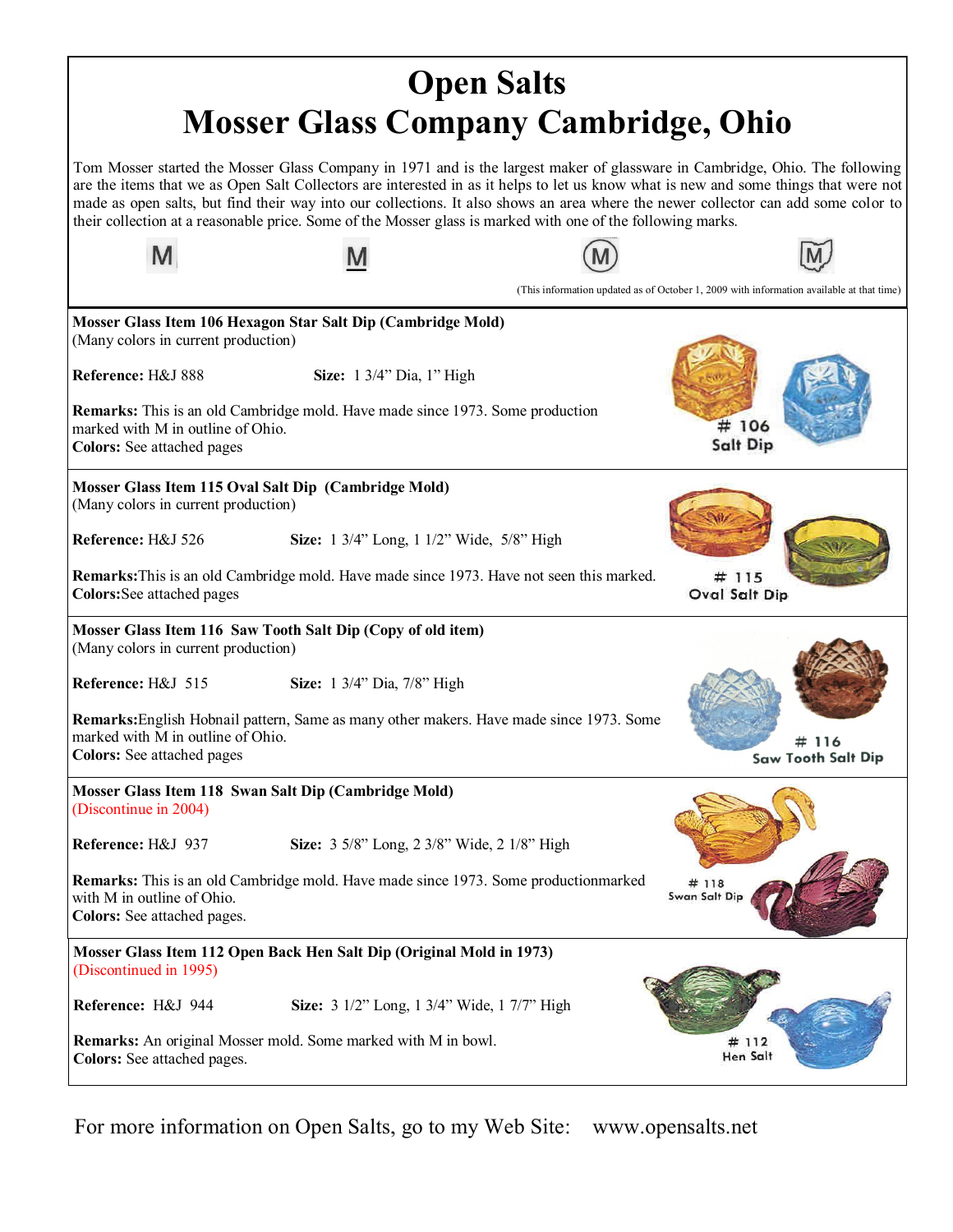| (Many colors in current production)                                                 | Mosser Glass Item 230 Hen on Nest Salt (Original Mold in 1987)                                                                                                                                                                                                                                 |  |  |                              |  |
|-------------------------------------------------------------------------------------|------------------------------------------------------------------------------------------------------------------------------------------------------------------------------------------------------------------------------------------------------------------------------------------------|--|--|------------------------------|--|
| Reference: None                                                                     | Size: 2 7/8" Long, 2 3/8" Wide, 2 1/8" High                                                                                                                                                                                                                                                    |  |  |                              |  |
| Remarks: This is an original Mosser mold. Marked with underlined M in bowl<br>230   |                                                                                                                                                                                                                                                                                                |  |  |                              |  |
| Colors: See attached pages                                                          |                                                                                                                                                                                                                                                                                                |  |  |                              |  |
| (Many colors in current production)                                                 | Mosser Glass Item 235 Cat on Basket Salt (Original Mold in 1994)                                                                                                                                                                                                                               |  |  |                              |  |
| Reference: None                                                                     | Size: 2 7/8" Long, 2 3/8" Wide, 2 3/8" High                                                                                                                                                                                                                                                    |  |  |                              |  |
|                                                                                     | Remarks: This is an original Mosser mold. Marked with underlined M in bowl                                                                                                                                                                                                                     |  |  | 235                          |  |
| <b>Colors:</b> See attached pages                                                   |                                                                                                                                                                                                                                                                                                |  |  |                              |  |
| (Discontinued in 1996)                                                              | Mosser Glass Item 131 Bird on Branch Salt Dip (Original Mold in 1973)                                                                                                                                                                                                                          |  |  |                              |  |
| Reference: H&J 940                                                                  | Size: 3 1/2" Long, 1 7/8" Wide, 1 3/8" High                                                                                                                                                                                                                                                    |  |  |                              |  |
|                                                                                     | Remarks: An original Mosser mold made by Island Mold. Most marked with M in Circle in bowl.                                                                                                                                                                                                    |  |  |                              |  |
| Satin or Iridized Finish)                                                           | Colors: Crystal, Blue, Green, Cobalt, Amethyst, Red, Vaseline, (Some colors can be found with                                                                                                                                                                                                  |  |  | #131<br><b>Bird Salt Dip</b> |  |
| (Discontinued in 1999)                                                              | Mosser Glass Item 138 Mini Sleigh (Original Mold in 1986)                                                                                                                                                                                                                                      |  |  |                              |  |
| Reference: None                                                                     | Size: 3 !/4" Long, 1 3/4" Wide, 2" High                                                                                                                                                                                                                                                        |  |  |                              |  |
|                                                                                     | Remarks: May be found with plain or stippled inside ends and bottom. Current items are stippled.                                                                                                                                                                                               |  |  |                              |  |
| Colors: Crystal, Cobalt, Green & Milk (Some Satin) (Some Decorated) (Some Iridized) |                                                                                                                                                                                                                                                                                                |  |  |                              |  |
| (Discontinued in 1999}                                                              | Mosser Glass Item 102 Candle Holder (Unknown Mold)                                                                                                                                                                                                                                             |  |  |                              |  |
| Reference: None                                                                     | Size: 3 1/4" Dia, 1 1/4" High                                                                                                                                                                                                                                                                  |  |  |                              |  |
|                                                                                     | <b>Remarks:</b> This is a heavy glass candle holder, however it is a copy of a heavy master salt.<br>or sponge cup. In production at Mosser since 1994.                                                                                                                                        |  |  |                              |  |
| Colors: Crystal, Cobalt & Red                                                       |                                                                                                                                                                                                                                                                                                |  |  |                              |  |
| (All colors in current production)                                                  | Mosser Glass Item 140-10 Childs Set (Original Mosser Mold)                                                                                                                                                                                                                                     |  |  |                              |  |
| <b>Reference:</b> None                                                              | Size: 2 3/4" Dia Top, 1 3/4" High                                                                                                                                                                                                                                                              |  |  |                              |  |
| Unmarked                                                                            | <b>Remarks:</b> This is Mayonnaise Dish from childs set which includes cream, sugar and vegetable<br>dish. However it makes a nice salt and have seen it sold as such. (From Mosser's "Ballerina"<br>Jennifer miniatures. the sides have very nice detail that does not show up in my photo.). |  |  |                              |  |
| Colors: Apple Green, Pink and Gold Krystal                                          |                                                                                                                                                                                                                                                                                                |  |  |                              |  |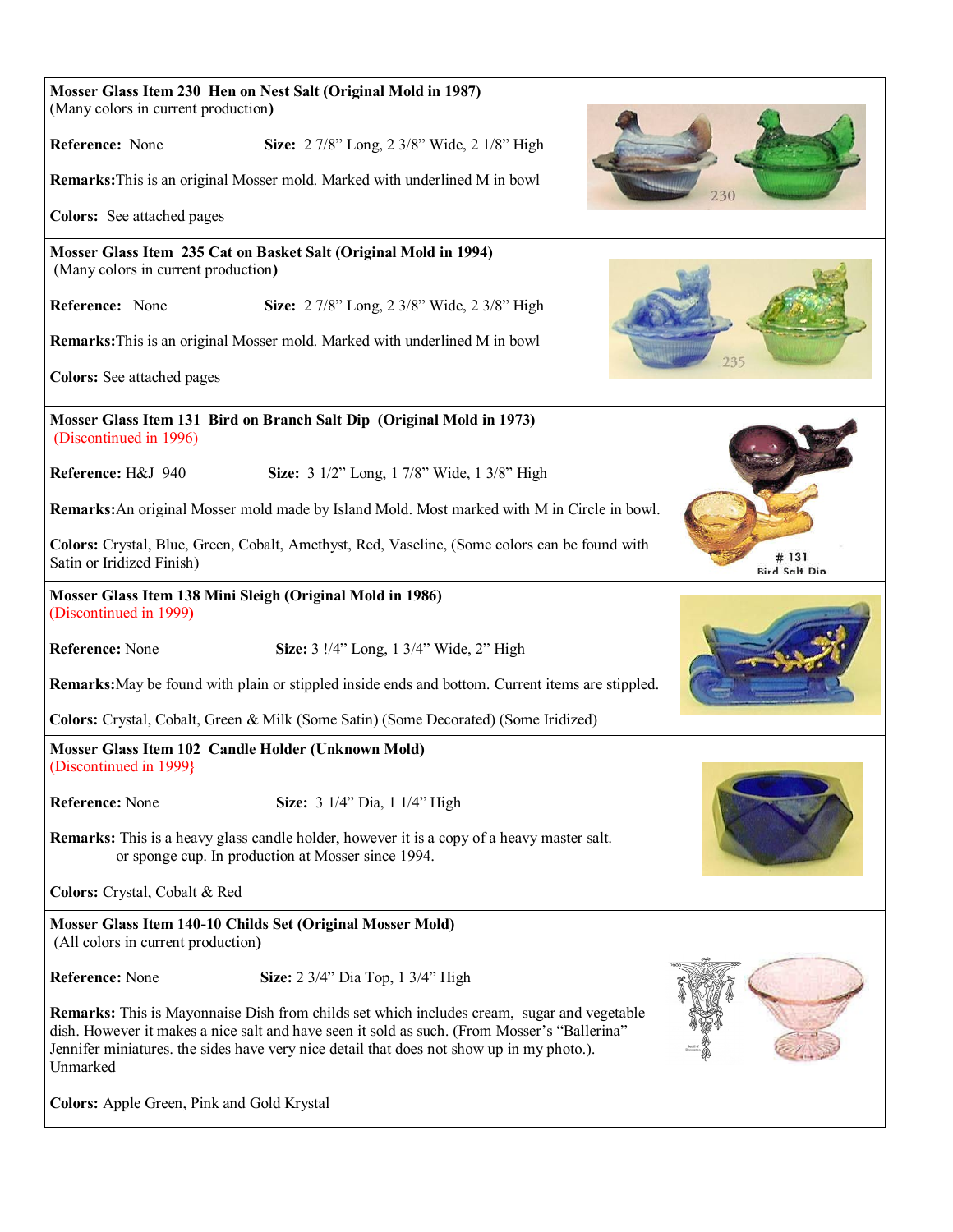**Mosser Glass Item 140-13 Childs Set (Original Mosser Mold)** (All colors in current production**) Reference:** None **Size:** 1 3/4" Dia Top, 1 5/8" High **Remarks:** This is the Sherbert from a childs set which includes 4 Sherberts and a covered jam dish. However it makes a nice salt and I have seen it sold as such. (From Mosser's "Ballerina" Jennifer miniatures. the sides have very nice detail that does not show up in my photo.) Unmarked **Colors:** Apple Green, Pink and Gold Krystal **Mosser Glass Item 140-17 Childs Set (Original Mosser Mold)** (All colors in current production**) Reference:** None **Size:** 2 3/8" Dia Top of Bowl, 1 1/8" High **Remarks:** This is a 2 handle bowl from childs set which includes 4 Bowls and a Small round flat tray. May see this as individual item sold as a salt. This is a new item to the series. (From Mosser's "Ballerina" Jennifer miniatures. the sides have very nice detail that does not show up in my photo.) Unmarked **Colors:** Apple Green, Pink and Gold Krystal **Mosser Glass Item Set 7 Lindsey Miniature Relish Set (Original Mosser Mold)** (Discontinue in 2003**) Reference:** None **Size:** Salt 1" Dia, 1/2" High **Remarks:** This is a childs Relish set with 4 Salt Dips. They are a Caprice like Pattern and are very small. About 1" in diameter. Have seen these sold as individual dips. **Colors:** Cobalt, Crystal, Moonlight Blue Set No. 7 **Lindsey Miniature Relish Set** (Relish Dish and 4 Salt Dins) **Mosser Glass Item 206-4 Mini Berry Bowl & 4 Sauces (Original Mosser Mold)** (In current production**) Reference:** None **Size:** 2 3/8" Dia, 7/8" High **Remarks:** This is a Sauce from a Childs Mini Berry Bowl and 4 Sauces in Miniature Cherry Thumbprint. I have seen these sauces sold as Salt Dips. Unmarked **Colors:** Crystal, Crystal Decorated, Chocolate & Purple Carnival **Mosser Glass Item 107 Diamond Tea Light (Copy of Viking Mold)** (Discontinued in 2004**) Reference:** Smith 261-4-2 **Size:** 2 1/2" Dia, 1 1/4" High **Remarks:** This is a larger heavy glass tea light. Sold as Master Salt. Unmarked **Colors:** Crystal, Green, Cobalt, Pink, Red, Ice Blue & Cranberry Ice (Some Satin) **Mosser Glass Item LG Wright Wildflower Salt** (Mold returned to LG Wright and sold at auction) **Reference: H&J 898 Size:** 3 1/4" Long, 2 1/2" Wide & 7/8" High **Remarks:** Made by Mosser using the on loan LG Wright Mold. Unmarked **Colors:** Crown Tuscan, Blue Milk?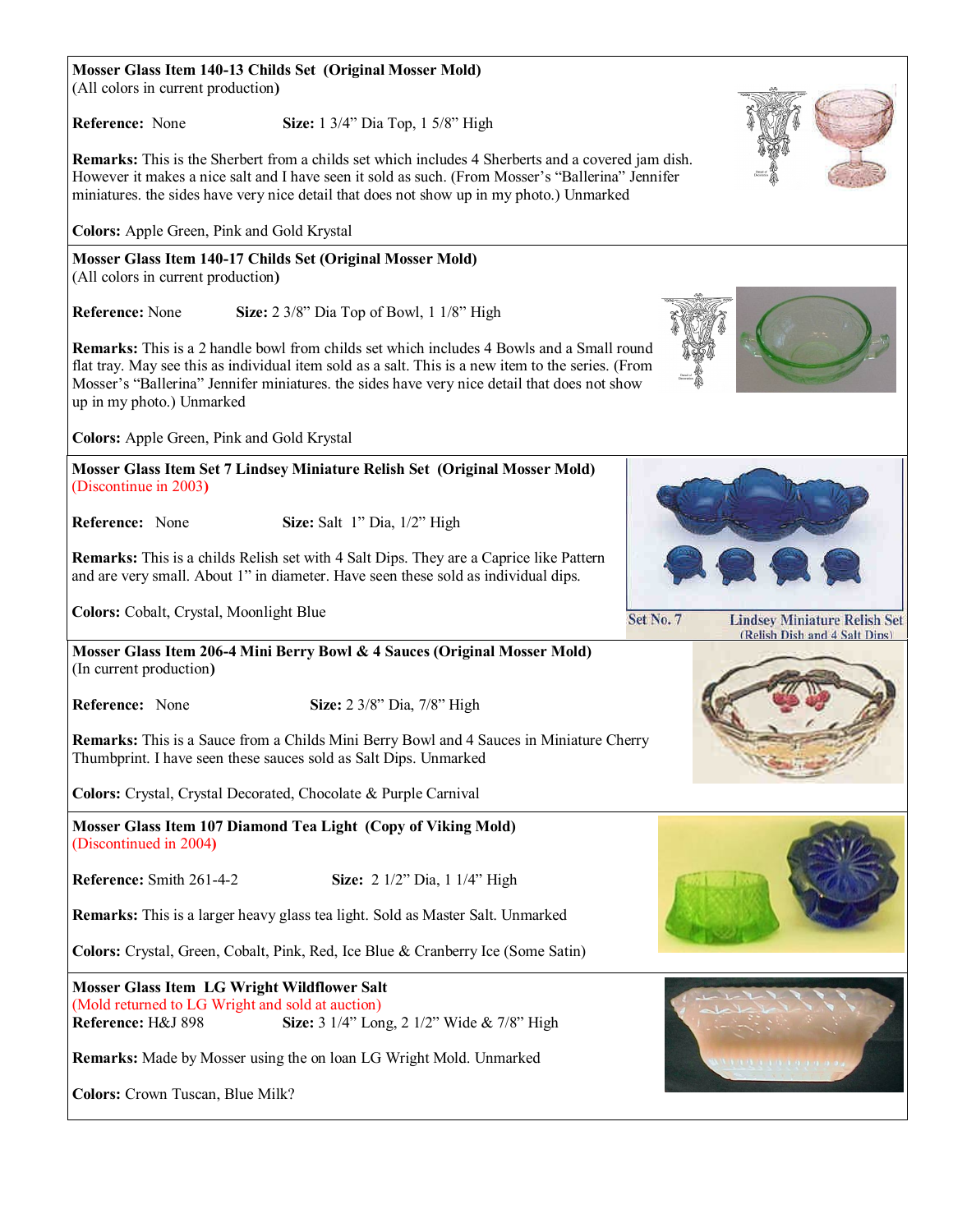| Mosser Glass Item 140 Bird Bath (Acquired in 1974 Mold maker unknown)<br>(Discontinued in 1982)                                                                                                                                                      |  |
|------------------------------------------------------------------------------------------------------------------------------------------------------------------------------------------------------------------------------------------------------|--|
| Reference: Smith 467-2-2<br>Size: 3" Dia Top, 1 5/8" Dia Base, 2 1/8" High                                                                                                                                                                           |  |
| <b>Remarks:</b> Smith attributes this to L.G. Wright, but in contact with Mosser they confirmed that<br>they had made it several years ago (probably 1970's) in limited colors and quantity. It is marked<br>with the M in Circle Mark.              |  |
| Colors: Dark Amber, Blue, Clear, Amethyst, Green, Ultramarine, Cobalt, Aqua (Some<br>Satin) ???? Other Colors                                                                                                                                        |  |
| Mosser Glass Item 180 Anvil Toothpick (Mold maker unknown)<br>(Discontinued 1982)                                                                                                                                                                    |  |
| Reference: H&J 898<br>Size: $4$ " Long, $2 \frac{1}{8}$ " Wide at feet, $1 \frac{7}{8}$ " High                                                                                                                                                       |  |
| <b>Remarks:</b> Anvils are found in a lot of collections and are listed as Salts in some old listings.<br>This Anvil looks to be almost an exact match of the Anvil Salt shown in the Co-Operative Flint<br>Glass reprint on page 9 of H&J. Unmarked |  |
| Colors: Blue, Cobalt, Milk, Amber, Amethyst ???? Other Colors                                                                                                                                                                                        |  |
| <b>Mosser Glass Item Stipple and Star Salt</b><br>(Original L.G. Wright Mold [Made by Botson] Obtained at Auction May 1999)<br>(Discontinued in 2007)                                                                                                |  |
| Reference: H&J 881<br><b>Size:</b> 3" Dia, 1 7/8" High                                                                                                                                                                                               |  |
| Remarks: Initial production marked with M in outline of Ohio inside bottom.                                                                                                                                                                          |  |
| Colors: Crystal, Crystal Iridized, Cobalt.                                                                                                                                                                                                           |  |
| <b>Mosser Glass Item Jersey Swirl Small Salt</b><br>(Original L.G. Wright Mold [Made by Botson] Obtained at Auction May 1999)<br>(Discontinued in 2007)                                                                                              |  |
| Reference: H&J 869<br>Size: 2 1/4" Dia. 1 3/8" High                                                                                                                                                                                                  |  |
| <b>Remarks:</b> Initial production marked with M in outline of Ohio inside bottom                                                                                                                                                                    |  |
| Colors: Crystal, Crystal Iridized, Cobalt, Marigold, Marigold Carnival.                                                                                                                                                                              |  |
| <b>Mosser Glass Item Eye-winker Salt</b><br>(Original L.G. Wright Mold [Made by Botson] Obtained at Auction May 1999)                                                                                                                                |  |
| Reference: H&J 893<br>Size: 2 1/8" Dia. 1 3/4" High                                                                                                                                                                                                  |  |
| Remarks: Initial production marked with M in outline of Ohio inside bottom                                                                                                                                                                           |  |
| Colors: Green Opal, Vaseline Opal, Crystal Opal, Aqua Opal                                                                                                                                                                                           |  |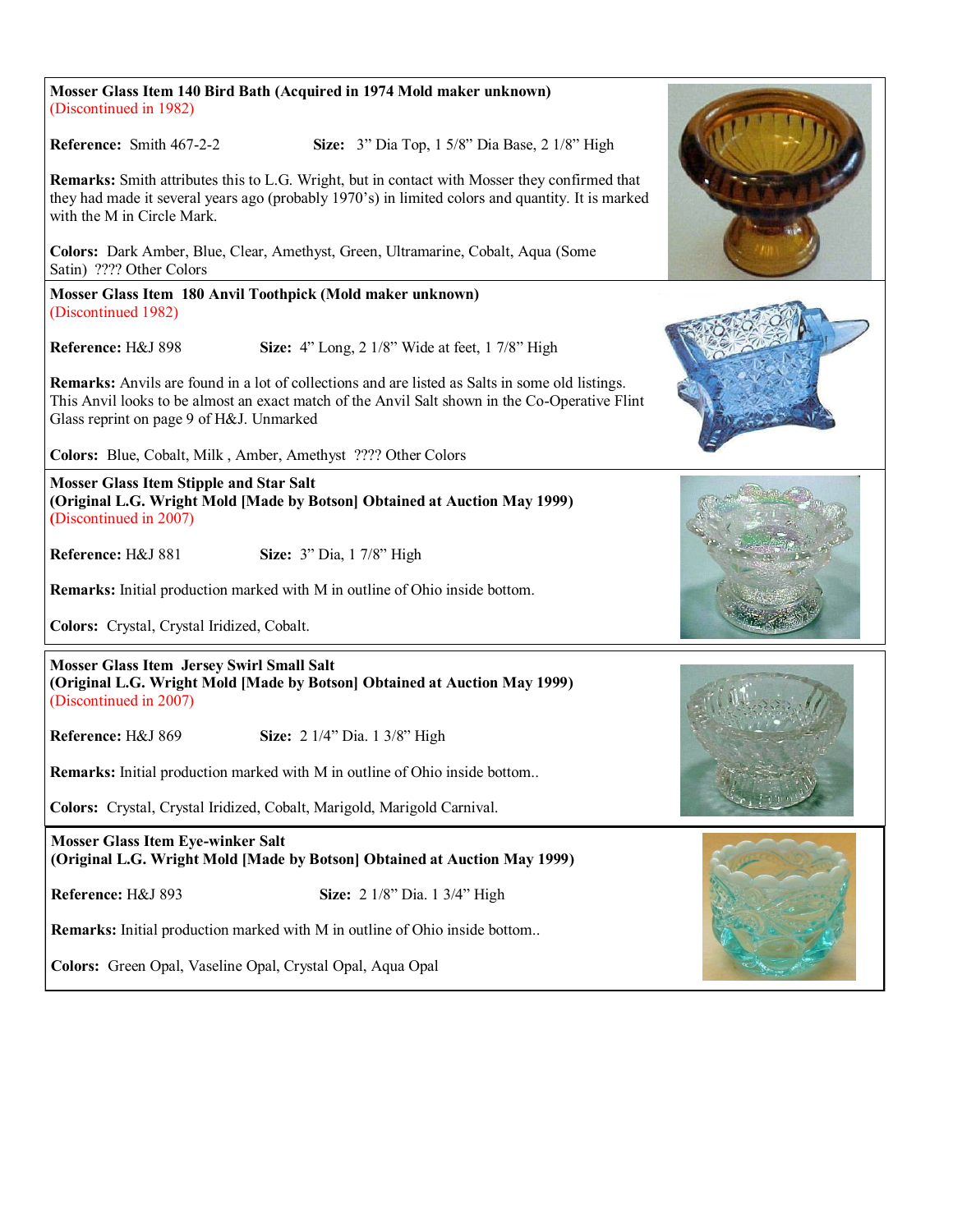| <b>Item 106 Hexagon Star Salt</b>  | Caprice Blue                       | <b>Emerald Green</b>                 |
|------------------------------------|------------------------------------|--------------------------------------|
|                                    | Cranberry Ice                      | Gold Crystal                         |
| Dip                                | Crown Tuscan                       | Green                                |
| Amber                              | Cobalt                             | Green Opal                           |
| Apple Green                        | Colonial Blue                      | Green Milk                           |
| Amethyst                           | Custard                            | Heather Bloom                        |
| <b>Blue</b>                        | Delphite Blue                      | Honey Amber                          |
| <b>Blue Milk</b>                   | Gold Crystal                       | Hunter Green                         |
| <b>Bonnie Blue</b>                 | Green                              | Jadeite (Sea Foam)                   |
| <b>Burmese</b>                     | Green Opal                         | Milk                                 |
| Crystal                            | Green Milk                         | Moonlight Blue                       |
| Cambidge Blue                      | Heather Bloom                      | <b>Passion Pink</b>                  |
| Cranberry Ice                      | Honey Amber                        | Pink                                 |
| Crown Tuscan                       | Hunter Green                       | Peachblo                             |
| Cobalt                             | Jadeite (Sea Foam)                 | Pumpkin (Candy Corn)                 |
| Custard                            | Milk                               | <b>Ritz Blue</b>                     |
| Delphite Blue                      | Moonlight Blue                     | Red                                  |
| Green                              | <b>Passion Pink</b>                | Ruby Red                             |
| Green Opal                         | Periwinkle                         | Teal                                 |
| Green Milk                         |                                    | Vaseline                             |
| Heather Bloom                      | Pink<br>Peachblo                   |                                      |
| Honey Amber                        |                                    | Vaseline Opal<br><b>Willow Blue</b>  |
| Hunter Green                       | Pumpkin (Candy Corn)<br>Red        |                                      |
| Jadeite (Sea Foam)                 |                                    | (Some colors found with Decal        |
| Lite Pink                          | Ruby Red                           | Decorations, Satin Finish or Irid-   |
| Milk                               | Sapphire Blue                      | ized)                                |
| Moonlight Blue                     | Teal                               |                                      |
| <b>Passion Pink</b>                | Vaseline                           | Item 118 Swan Salt Dip               |
|                                    | Vaseline Opal                      | Amethyst                             |
| Pink                               |                                    |                                      |
| Peachblo                           | <b>Willow Blue</b>                 | Blue                                 |
| Pumpkin (Candy Corn)               | (Some colors found with Decal      | Cobalt                               |
| Red                                | Decorations, Satin Finish or irid- | Crown Tuscan                         |
| Rose Pink                          | ized)                              | Crystal                              |
| Ruby Red                           |                                    | Green                                |
| Saphire Blue                       | <b>Item 116 Saw Tooth Salt</b>     | Peachblo                             |
| Teal                               | Dip                                | Pink<br>Red                          |
| Vaseline                           | Amber                              | Turquoise                            |
| Vaseline Opal                      | Amethyst                           | Vaseline                             |
| <b>Willow Blue</b>                 | Apple Green                        | (Many colors found with Satin finish |
| Gold Crystal                       | Aqua                               | or Iridized)                         |
| (Some colors found with Decal      | <b>Black Amethyst</b>              |                                      |
|                                    | Blue                               | <b>Item 112 Open Back Hen</b>        |
| Decorations, Satin Finish or irid- | <b>Blue Milk</b>                   | <b>Salt Dip</b>                      |
| ized)                              | <b>Bonnie Blue</b>                 | Crystal                              |
|                                    | <b>Burmese</b>                     | Blue                                 |
| <b>Item 115 Oval Salt Dip</b>      | Crystal                            | Green                                |
| Amber                              |                                    | Apple Green                          |
| Apple Green                        | Cambidge Blue                      | Cobalt                               |
| Amethyst                           | Cranberry Ice                      | Red                                  |
| <b>Blue</b>                        | Crown Tuscan                       | Amber                                |
| <b>Blue Milk</b>                   | Cobalt                             |                                      |
| <b>Bonnie Blue</b>                 | Custard                            | Green Opal                           |
| Crystal<br>Cambidge Blue           | Dark Amber<br>Delphite Blue        | Amethyst<br>(Continued on page 6)    |